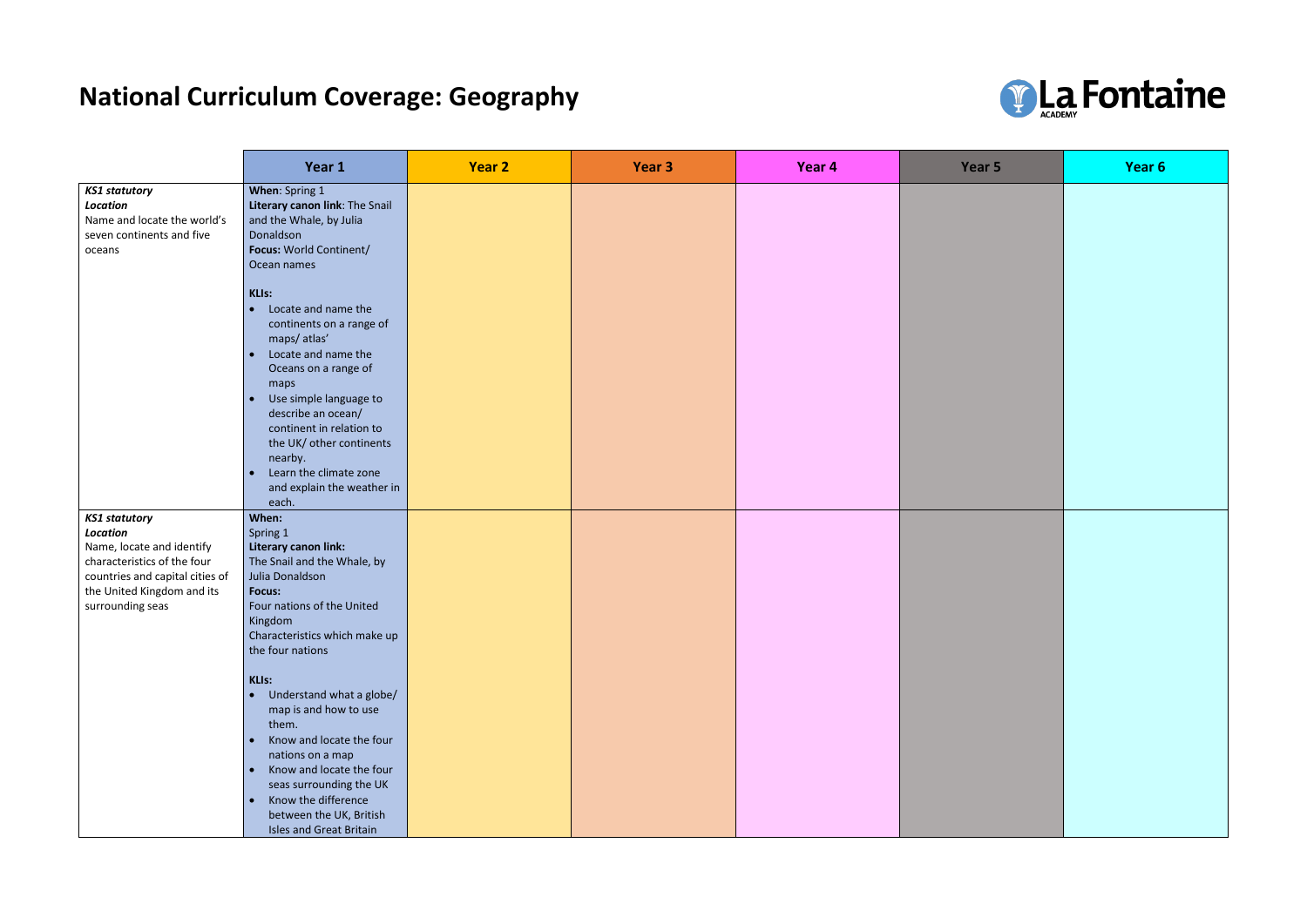|                                                                                                                                                                                                                                                                                | Year 1                                                                                                                                                                                                                                                                                                                                                                                                               | <b>Year 2</b>                                                                                                                                                                                                                                 | Year <sub>3</sub>                                                                                                                                                                | Year 4                                                                                                                                                                                                                                                  | Year 5                                                                                                                                                                                                                                                                                                                                                                                                                                                                                                                                                                                                                                                                                                                    | Year <sub>6</sub>                                                                                                                                                                                       |
|--------------------------------------------------------------------------------------------------------------------------------------------------------------------------------------------------------------------------------------------------------------------------------|----------------------------------------------------------------------------------------------------------------------------------------------------------------------------------------------------------------------------------------------------------------------------------------------------------------------------------------------------------------------------------------------------------------------|-----------------------------------------------------------------------------------------------------------------------------------------------------------------------------------------------------------------------------------------------|----------------------------------------------------------------------------------------------------------------------------------------------------------------------------------|---------------------------------------------------------------------------------------------------------------------------------------------------------------------------------------------------------------------------------------------------------|---------------------------------------------------------------------------------------------------------------------------------------------------------------------------------------------------------------------------------------------------------------------------------------------------------------------------------------------------------------------------------------------------------------------------------------------------------------------------------------------------------------------------------------------------------------------------------------------------------------------------------------------------------------------------------------------------------------------------|---------------------------------------------------------------------------------------------------------------------------------------------------------------------------------------------------------|
|                                                                                                                                                                                                                                                                                | Recognise the flag and<br>emblems of the four<br>nations                                                                                                                                                                                                                                                                                                                                                             |                                                                                                                                                                                                                                               |                                                                                                                                                                                  |                                                                                                                                                                                                                                                         |                                                                                                                                                                                                                                                                                                                                                                                                                                                                                                                                                                                                                                                                                                                           |                                                                                                                                                                                                         |
| <b>KS1 statutory</b><br><b>Place Knowledge</b><br>Understand geographical<br>similarities and differences<br>through studying the human<br>and physical geography of a<br>small area of the United<br>Kingdom, and of a small area<br>in a contrasting non-European<br>country | When:<br>Summer 1<br><b>Literary canon link:</b><br>The Jungle Book<br>Rudyard Kipling: Abridged<br><b>Ladybird Classics Focus:</b><br>Comparison of place in the UK<br>with a place in India<br>Combined history/ geography<br>study<br><b>KLIs:</b><br>Locate both countries of<br>study and identify<br>continent.<br>Study of UK focus human/<br>physical features<br>Study of India human/<br>physical features |                                                                                                                                                                                                                                               |                                                                                                                                                                                  |                                                                                                                                                                                                                                                         | When:<br>Autumn 1/2<br>Literary canon link:<br>Mortal Engines, by Philip<br>Reeve<br>Foci:<br>Comparison between London<br>and East Sussex.<br>KLIs:<br>Declarative knowledge<br>used to clearly explain the<br>location of Bromley/ East<br>Sussex<br>Locate four human<br>features of London and<br>consider how their use has<br>changed over time e.g.<br>undergrounds in WW1/2<br>Locate four human<br>features of East Sussex<br>and consider how their<br>use has changed over time<br>e.g. town halls<br>Locate four physical<br>features of London and<br>consider their uses<br>including Thames River.<br>Locate four physical<br>features of East Sussex<br>and consider their uses<br>including Thames Ouse. |                                                                                                                                                                                                         |
| <b>KS1 statutory</b><br><b>Human and Physical</b><br>Geography<br>Identify seasonal and daily<br>weather patterns in the<br>United Kingdom and the<br>location of hot and cold areas<br>of the world in relation to the<br>Equator and the North and<br>South Poles            |                                                                                                                                                                                                                                                                                                                                                                                                                      | When:<br><b>Spring 2</b><br>Literary canon link:<br>The Ice Trap, by Meredith<br>Hooper<br><b>Focus:</b><br><b>Exploration of Ernest</b><br><b>Shackleton of the Antarctic</b><br><b>KLIs:</b><br>Identify the climate zone<br>in Antarctica. | When:<br>Spring 1/2<br>Literary canon link:<br>Asha and the Spirit Bird, by<br>Jasbinder Bilan<br><b>Focus:</b><br>Position and significance of<br>focus country<br><b>KLIs:</b> | When:<br>Spring 1/2, Summer 2<br>Literary canon link:<br>Running on the Roof of the<br>World, by Jess Butterworth<br>Journey to Jo'burg, by<br><b>Beverley Naidoo</b><br><b>Focus:</b><br>Position and significance of<br>focus country<br><b>KLIs:</b> | When:<br>Spring/ summer (secondary<br>text)<br>Literary canon link:<br>Journey to the River Sea, by<br>Eva Ibbotson<br>Running wild, by Michael<br>Morpurgo<br><b>Focus:</b><br>Position and significance of<br>focus country                                                                                                                                                                                                                                                                                                                                                                                                                                                                                             | When:<br>Spring1<br>Literary canon link:<br>The Giver, by Lois Lowry<br>Focus:<br>Hemisphere location and<br>significance.<br><b>KLIs:</b><br>• To identify Russia's<br>location in the N<br>Hemisphere |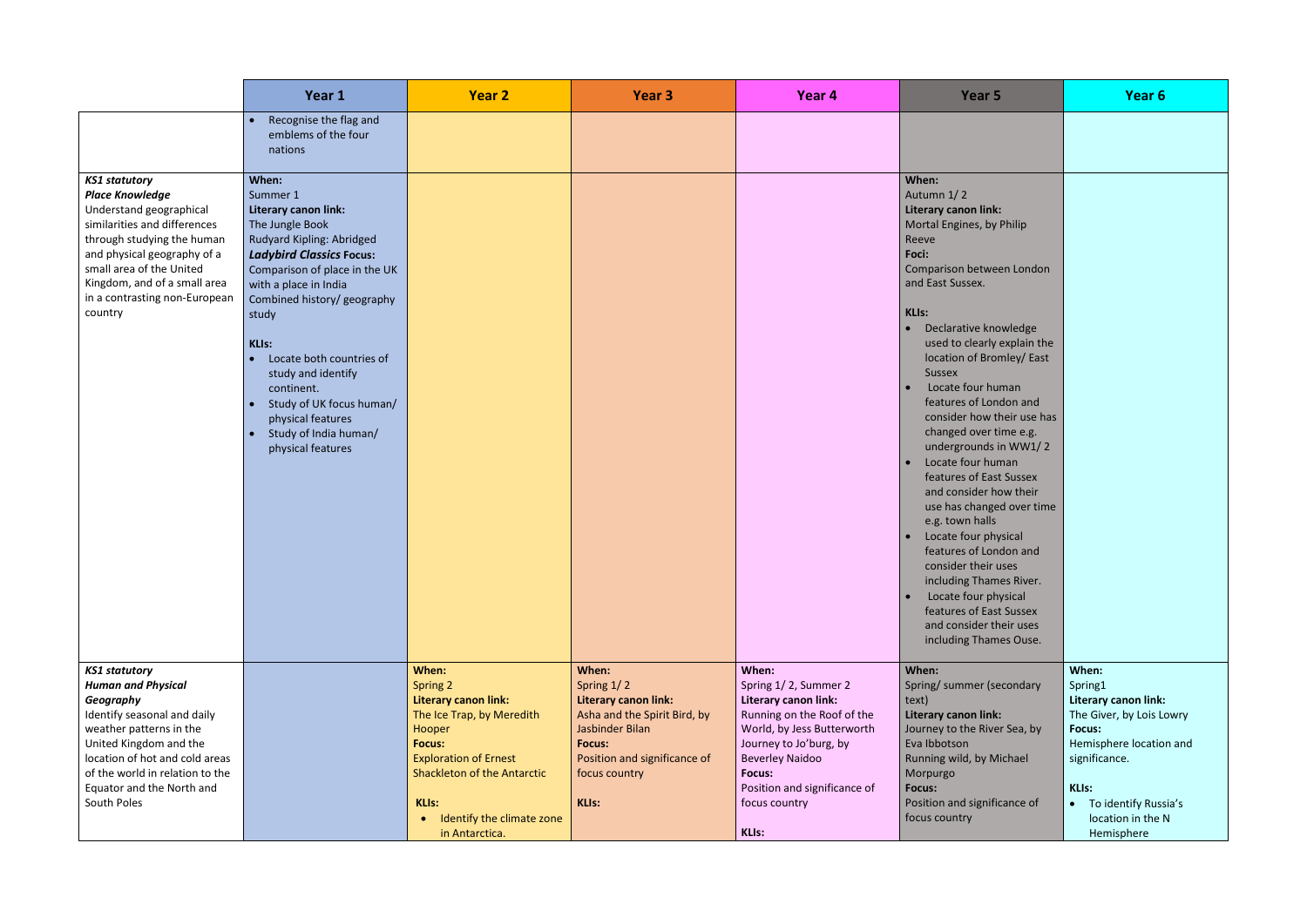|                                                                                                                                                                                                                                                                                                                                                                                                         | Year 1                                                                                                                                                                                                         | <b>Year 2</b>                                                                                                                                                                                                                                                        | Year <sub>3</sub>                                                                                                                                                                                                                                                                                                                                                                                                 | Year <sub>4</sub>                                                                                                                                                                                                                                                                                                                                                                                                                                                                                                                                                           | Year 5                                                                                                                                                                                                                                                                                                                                                                                                                                                                                                                                                                                   | Year 6                                                                                                                                                                                                                                                                                                                                                                                                                                                                                                                                                                                                                                                                                                         |
|---------------------------------------------------------------------------------------------------------------------------------------------------------------------------------------------------------------------------------------------------------------------------------------------------------------------------------------------------------------------------------------------------------|----------------------------------------------------------------------------------------------------------------------------------------------------------------------------------------------------------------|----------------------------------------------------------------------------------------------------------------------------------------------------------------------------------------------------------------------------------------------------------------------|-------------------------------------------------------------------------------------------------------------------------------------------------------------------------------------------------------------------------------------------------------------------------------------------------------------------------------------------------------------------------------------------------------------------|-----------------------------------------------------------------------------------------------------------------------------------------------------------------------------------------------------------------------------------------------------------------------------------------------------------------------------------------------------------------------------------------------------------------------------------------------------------------------------------------------------------------------------------------------------------------------------|------------------------------------------------------------------------------------------------------------------------------------------------------------------------------------------------------------------------------------------------------------------------------------------------------------------------------------------------------------------------------------------------------------------------------------------------------------------------------------------------------------------------------------------------------------------------------------------|----------------------------------------------------------------------------------------------------------------------------------------------------------------------------------------------------------------------------------------------------------------------------------------------------------------------------------------------------------------------------------------------------------------------------------------------------------------------------------------------------------------------------------------------------------------------------------------------------------------------------------------------------------------------------------------------------------------|
|                                                                                                                                                                                                                                                                                                                                                                                                         |                                                                                                                                                                                                                | Weather in the Tundra<br>$\bullet$<br><b>Physical feature- Flora</b><br>and fauna in the<br>continent<br>Big question- Why does<br>nobody live in<br>Antarctica?                                                                                                     | <b>Recap on locational</b><br>knowledge of<br>Antarctic<br>Understand and<br>explain why the arctic<br>may have similar time<br>zone/ climate to<br>Antarctica.<br>Identify the<br>hemisphere of focus<br>country<br>Describe location to<br>equator and the effect<br>on country's climate<br>zone<br>Identify and talk about<br>distance from<br><b>Greenwich Meridian</b><br>and the effect on time<br>zone    | Identify the<br>$\bullet$<br>hemisphere of focus<br>country<br>Describe location to<br>$\bullet$<br>equator and the effect<br>on country's climate<br>zone<br>Identify and talk about<br>distance from<br><b>Greenwich Meridian</b><br>and the effect on time<br>zone                                                                                                                                                                                                                                                                                                       | <b>KLIs:</b><br>Identify the hemisphere of<br>focus country<br>Describe location to<br>equator and the effect on<br>country's climate zone<br>Identify and talk about<br>distance from Greenwich<br>Meridian and the effect on<br>time zone                                                                                                                                                                                                                                                                                                                                              | Describe the location to<br>the equator and effect this<br>has on its climate/<br>seasons.<br><b>Comparison of Russia's</b><br>location with the UK and<br>how this effects our time<br>zones/ seasons                                                                                                                                                                                                                                                                                                                                                                                                                                                                                                         |
| <b>KS1 statutory</b><br><b>Human and Physical</b><br>Geography<br>Use basic geographical<br>vocabulary to refer to: * key<br>physical features, including:<br>beach, cliff, coast, forest, hill,<br>mountain, sea, ocean, river,<br>soil, valley, vegetation, season<br>and weather * key human<br>features, including: city, town,<br>village, factory, farm, house,<br>office, port, harbour and shop | Linked terminology for all<br>other units. Particular<br>reference in year 1 to:<br><b>Physical feature</b><br>Sea<br>Ocean<br>Season<br>Weather<br>City<br>Town<br>Forest<br>House<br>Farm<br>Harbour<br>shop | Linked terminology for all<br>other units. Particular<br>reference in year 2 to:<br><b>Physical feature</b><br>Human feature<br><b>Beach</b><br><b>Cliff</b><br>Coast<br>Hill<br>Mountain<br>Sea<br>Ocean<br>River<br>Soil<br>Valley<br>Vegetation<br><b>Village</b> | <b>Literary canon link:</b><br>Asha and the Spirit Bird, by<br>Jasbinder Bilan<br><b>Focus:</b><br>Physical geography- Fold<br>Mountains/ Shield volcano<br><b>KLIs:</b><br>To understand the<br>features of a mountain<br>To draw a diagram with<br>the main features of a<br>mountain<br>To identify and explain<br>how a fold mountain<br>occurs (earthquake) and<br>relate this knowledge to<br>the Himalayas | Literary canon link:<br>Running on the Roof of the<br>World, by Jess Butterworth<br><b>Focus:</b><br>Physical geography-<br>Earthquakes<br><b>KLIs:</b><br>To understand what tectonic<br>plates are<br>To identify why earthquakes,<br>happen and draw a diagram<br>with main features including,<br>focus, epicentre and fault<br>line<br>To explain the main effects<br>to the physical environment<br>of earthquakes using photos<br>and the Richter scale<br>To explain the human effects<br>of an earthquake using<br>source photos/ videos and<br>the Mercalli scale | Literary canon link:<br>Running Wild, by Michael<br>Morpurgo<br><b>Focus:</b><br>Climate zones, Features and<br>effects of a stratovolcano/<br>composite volcano<br><b>KLIs:</b><br>Recap tectonic plates<br>Draw a diagram of<br>composite volcano<br>with labelled main<br>features<br>Understand when/<br>how a composite<br>volcano forms<br>Explain how the<br>$\bullet$<br>physical landscape is<br>changed by a volcano<br>by using photos and<br>close read<br>Case study- Krakatoa<br>and the human/<br>physical effects of the<br>volcano. (Refer to the<br>volcano making the | When:<br>Spring 1<br><b>Literary Canon link:</b><br>The Giver, by Lois Lowry<br>Foci:<br>Declarative locational<br>knowledge, Russia's Volga<br>River.<br><b>KLIs:</b><br>Identify Russia on a<br>variation of map/ atlas/<br>globes showing different<br>information.<br>Explain with clarity the<br>$\bullet$<br>location of Russia relating<br>to hemisphere/ climate<br>zone and location in<br>relation to the UK.<br>Understand the variation<br>of biomes and vegetation<br>belts in Russia.<br>Declarative knowledge on<br>human characteristics e.g.<br>flag, language spoken,<br>religion, population,<br>immigration/ migration,<br>GDP<br>Declarative knowledge for<br>physical characteristics by |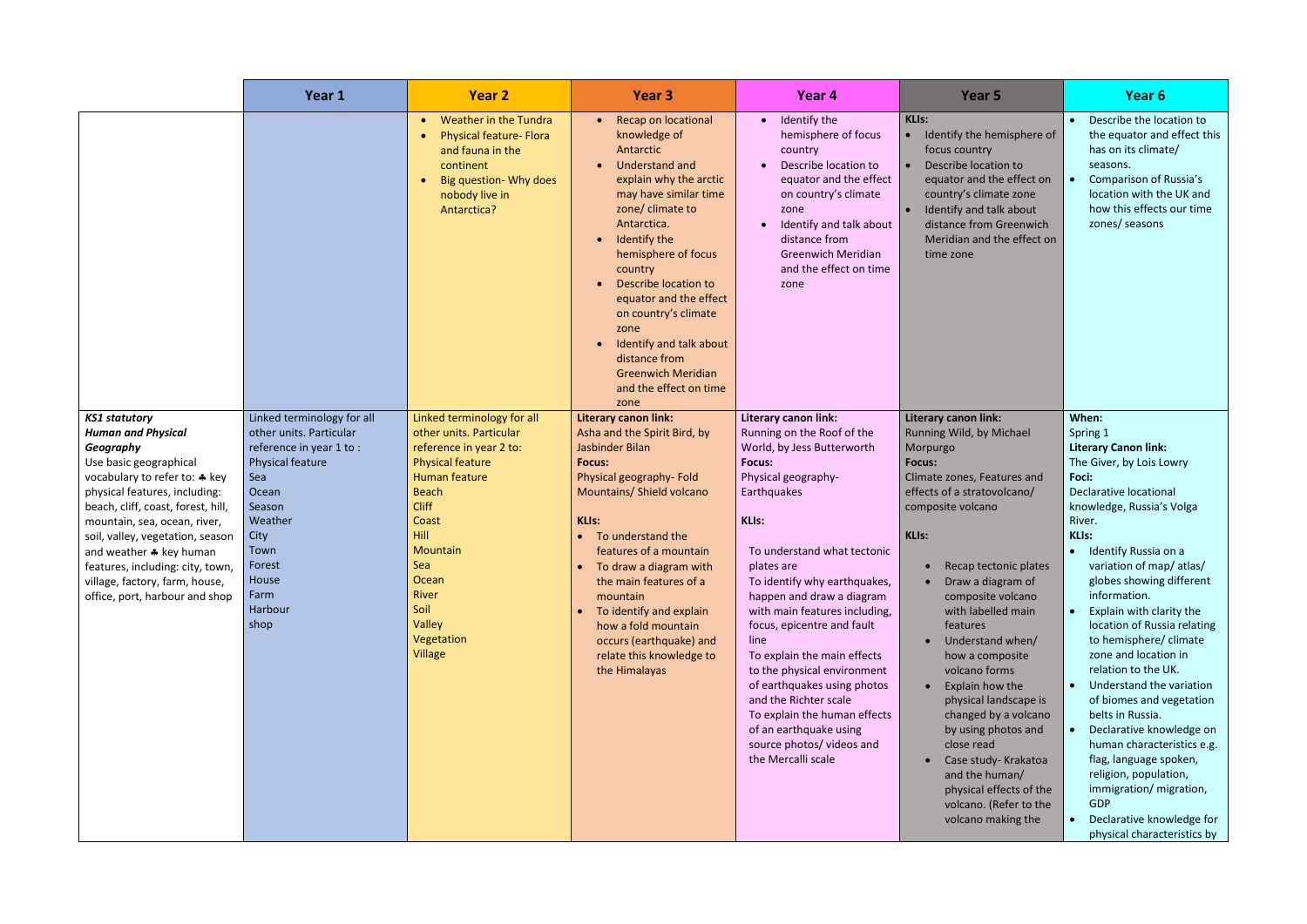| <b>Year 5</b>                 | Year <sub>6</sub>                                                                                                                                                                                                                                                                                                                                                                                                                                                                                                                            |
|-------------------------------|----------------------------------------------------------------------------------------------------------------------------------------------------------------------------------------------------------------------------------------------------------------------------------------------------------------------------------------------------------------------------------------------------------------------------------------------------------------------------------------------------------------------------------------------|
| loudest noise in the<br>world | identification of at least 5<br>physical features including<br>dense forest and rivers.<br>When:<br>Spring1<br>Literary canon link:<br>The Giver, by Lois Lowry<br>Focus:<br>The course of a river from<br>source to mouth                                                                                                                                                                                                                                                                                                                   |
|                               | <b>KLIs:</b><br>To explain in basic terms<br>how that the water cycle is<br>the journey water takes,<br>from land to the sky and<br>back again<br>To explain and describe<br>the key features of a river<br>(upper, middle and lower<br>courses)<br>To draw a diagram of a<br>river with main features<br>labelled<br>To understand the process<br>of erosion and deposition;<br>as well as its effect on the<br>three courses<br>Consider the impact of erosion<br>and deposition on the<br>landscape surrounding the<br><b>Volga River</b> |
|                               |                                                                                                                                                                                                                                                                                                                                                                                                                                                                                                                                              |
|                               |                                                                                                                                                                                                                                                                                                                                                                                                                                                                                                                                              |

|                                                                                                                                                                                                                                                      | Year 1                                                                                                                                                                                                                                 | <b>Year 2</b> | Year 3 | Year 4 | Year 5                        | Year <sub>6</sub>                                                                                                                                                                                                                                                                                                                                                                                                       |
|------------------------------------------------------------------------------------------------------------------------------------------------------------------------------------------------------------------------------------------------------|----------------------------------------------------------------------------------------------------------------------------------------------------------------------------------------------------------------------------------------|---------------|--------|--------|-------------------------------|-------------------------------------------------------------------------------------------------------------------------------------------------------------------------------------------------------------------------------------------------------------------------------------------------------------------------------------------------------------------------------------------------------------------------|
|                                                                                                                                                                                                                                                      |                                                                                                                                                                                                                                        |               |        |        | loudest noise in the<br>world | identification of<br>physical feature<br>dense forest an<br>When:<br>Spring1<br>Literary canon link:<br>The Giver, by Lois L<br>Focus:<br>The course of a rive<br>source to mouth                                                                                                                                                                                                                                       |
|                                                                                                                                                                                                                                                      |                                                                                                                                                                                                                                        |               |        |        |                               | KLIs:<br>• To explain in ba<br>how that the w<br>the journey wa<br>from land to th<br>back again<br>To explain and<br>$\bullet$<br>the key feature<br>(upper, middle<br>courses)<br>To draw a diagr<br>$\bullet$<br>river with main<br>labelled<br>To understand<br>$\bullet$<br>of erosion and<br>as well as its ef<br>three courses<br>Consider the impac<br>and deposition on t<br>landscape surround<br>Volga River |
| <b>KS1 statutory</b><br><b>Geographical skills and</b><br>fieldwork<br>Use world maps, atlases and<br>globes to identify the United<br>Kingdom and its countries, as<br>well as the countries,<br>continents and oceans studied<br>at this key stage | When: Spring 1/2<br>Literary canon link: The Snail<br>and the Whale, by Julia<br>Donaldson<br>Focus: World Continent/<br>Ocean names<br>KLIs:<br>Locate and name the<br>$\bullet$<br>continents on a range of<br>maps/ atlas'/ globes. |               |        |        |                               |                                                                                                                                                                                                                                                                                                                                                                                                                         |
| <b>KS1 statutory</b><br><b>Geographical skills and</b><br>fieldwork<br>Use simple compass directions<br>(North, South, East and West)                                                                                                                | When:<br>Swimming lessons<br><b>Literary Canon Link:</b>                                                                                                                                                                               |               |        |        |                               |                                                                                                                                                                                                                                                                                                                                                                                                                         |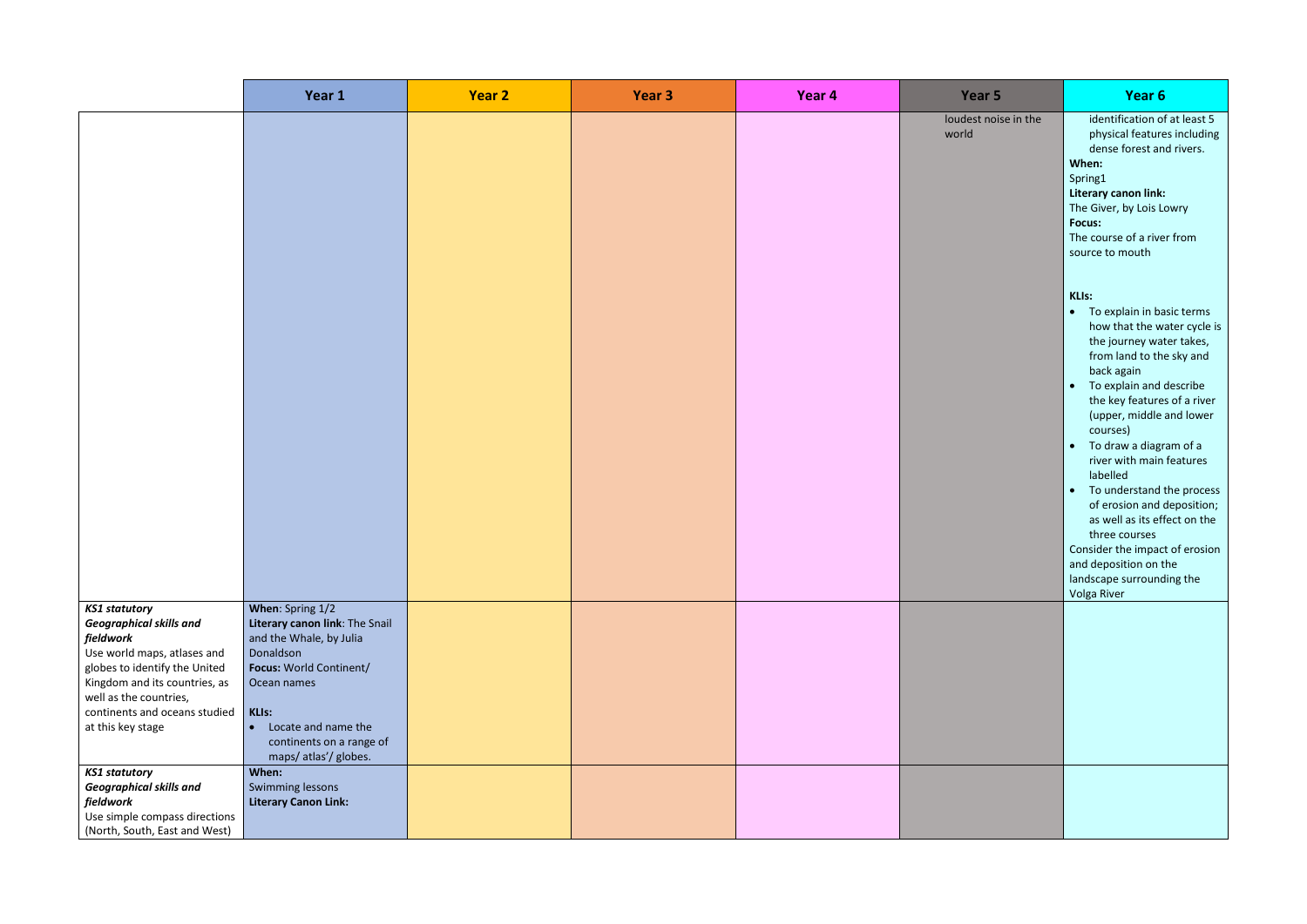| r 5               | Year <sub>6</sub>                                                                                                                                                                                                                                                                                                                                                                                   |
|-------------------|-----------------------------------------------------------------------------------------------------------------------------------------------------------------------------------------------------------------------------------------------------------------------------------------------------------------------------------------------------------------------------------------------------|
|                   |                                                                                                                                                                                                                                                                                                                                                                                                     |
|                   | When:<br>Spring<br>Literary canon link:<br>The Giver, by Lois Lowry<br><b>Focus:</b><br>Using digital mapping/ICT<br>programs to explore and<br>locate the country of focus.<br><b>KLIs:</b><br>Locate the country of<br>focus using OS maps/<br>digital maps<br>Find physical/ human main<br>features.<br>Describe and compare to<br><b>UK landmarks</b><br>Use Airpano to help with<br>comparison |
| nk:<br>by Phillip |                                                                                                                                                                                                                                                                                                                                                                                                     |
| ırban area        |                                                                                                                                                                                                                                                                                                                                                                                                     |

|                                                                                                                                                                                                                                                                                                                                                                                     | Year 1                                                                                                                                                                                                                                                                                                                                                                                                                                                                                                                                                                                                                                                              | <b>Year 2</b>                                                                                                                                                                                                                                                                                                                             | Year <sub>3</sub>                                                                                                                          | Year 4                                                                                                                                                                                                                                                                                                                                                        | Year <sub>5</sub>                                                                                                                  | Year <sub>6</sub>                                                                                                                                                                                                                                                                                                                            |
|-------------------------------------------------------------------------------------------------------------------------------------------------------------------------------------------------------------------------------------------------------------------------------------------------------------------------------------------------------------------------------------|---------------------------------------------------------------------------------------------------------------------------------------------------------------------------------------------------------------------------------------------------------------------------------------------------------------------------------------------------------------------------------------------------------------------------------------------------------------------------------------------------------------------------------------------------------------------------------------------------------------------------------------------------------------------|-------------------------------------------------------------------------------------------------------------------------------------------------------------------------------------------------------------------------------------------------------------------------------------------------------------------------------------------|--------------------------------------------------------------------------------------------------------------------------------------------|---------------------------------------------------------------------------------------------------------------------------------------------------------------------------------------------------------------------------------------------------------------------------------------------------------------------------------------------------------------|------------------------------------------------------------------------------------------------------------------------------------|----------------------------------------------------------------------------------------------------------------------------------------------------------------------------------------------------------------------------------------------------------------------------------------------------------------------------------------------|
| and locational and directional<br>language, to describe the<br>location of features and routes<br>on a map<br><b>KS1 statutory</b><br><b>Geographical skills and</b><br>fieldwork<br>Use aerial photographs and<br>plan perspectives to recognise<br>landmarks and basic human<br>and physical features; devise a<br>simple map; and use and<br>construct basic symbols in a<br>key | The Snail and the Whale, by<br>Julia Donaldson/The<br>Hodgeheg<br>Focus: map skills<br>KLIs:<br>Follow a simple map on<br>the way to swimming<br>lessons. Possibility of<br>leaving school early to<br>navigate using map/<br>compass. Have lunch at<br>The Pavilion?<br>Use of a compass<br>Use of a map to help<br>direct us to swimming<br>lessons<br>Possible English link:<br>Writing direction to<br>swimming using<br>directional language.<br>When:<br>Autumn 1<br><b>Literary canon Link:</b><br>Katie in London, by James<br>Mayhew<br><b>Focus</b><br>Geographical skills<br><b>KLIs</b><br>- Use aerial photos to<br>recognise landmarks in<br>Bromley. | When:<br>Spring1/2<br><b>Literary canon Link:</b><br>Ice Trap, Meredith Hooper<br><b>Focus:</b><br>Geographical skills<br><b>KLIs</b><br>Draw a map of<br>Shackleton's journey<br>including a basic key<br>Use aerial pictures to<br>$\bullet$<br>find locations spoken<br>about in the book e.g.<br><b>Stromness Whaling</b><br>Station. |                                                                                                                                            | When:<br>Spring<br><b>Literary canon link:</b><br>Running on the roof of the<br>World, by Jess Butterworth<br><b>Focus:</b><br>Using digital mapping/ICT<br>programs to explore and<br>locate the country of focus.<br><b>KLIs:</b><br>• Locate the country of<br>focus using OS maps/<br>digital maps<br>Find physical/ human main<br>features and describe. |                                                                                                                                    | When:<br>Spring<br>Literary canon link:<br>The Giver, by Lois L<br><b>Focus:</b><br>Using digital mappi<br>programs to explor<br>locate the country o<br><b>KLIs:</b><br>Locate the cour<br>$\bullet$<br>focus using OS<br>digital maps<br>Find physical/ h<br>$\bullet$<br>features.<br>Describe and co<br>$\bullet$<br><b>UK landmarks</b> |
|                                                                                                                                                                                                                                                                                                                                                                                     |                                                                                                                                                                                                                                                                                                                                                                                                                                                                                                                                                                                                                                                                     |                                                                                                                                                                                                                                                                                                                                           |                                                                                                                                            |                                                                                                                                                                                                                                                                                                                                                               |                                                                                                                                    | Use Airpano to<br>$\bullet$<br>comparison                                                                                                                                                                                                                                                                                                    |
| <b>KS1 statutory</b><br><b>Geographical skills and</b><br>fieldwork<br>Use simple fieldwork and<br>observational skills to study<br>the geography of their school<br>and its grounds and the key<br>human and physical features                                                                                                                                                     | When: Autumn 1<br>Literary canon link: Katie in<br>London, by James Mayhew<br>Focus: understanding our<br>immediate surroundings.<br>KLIs:<br>Identify school on a map<br>$\bullet$                                                                                                                                                                                                                                                                                                                                                                                                                                                                                 |                                                                                                                                                                                                                                                                                                                                           | When:<br>Summer<br><b>Literary canon link:</b><br>Beowulf by, Michael Morpurgo<br><b>Focus:</b><br>Map skills in a rural area:<br>Hailsham |                                                                                                                                                                                                                                                                                                                                                               | When:<br>Autumn 1/2<br><b>Literary canon link:</b><br>Mortal Engines, by Phillip<br>Reeve<br>Focus:<br>Map skills in an urban area |                                                                                                                                                                                                                                                                                                                                              |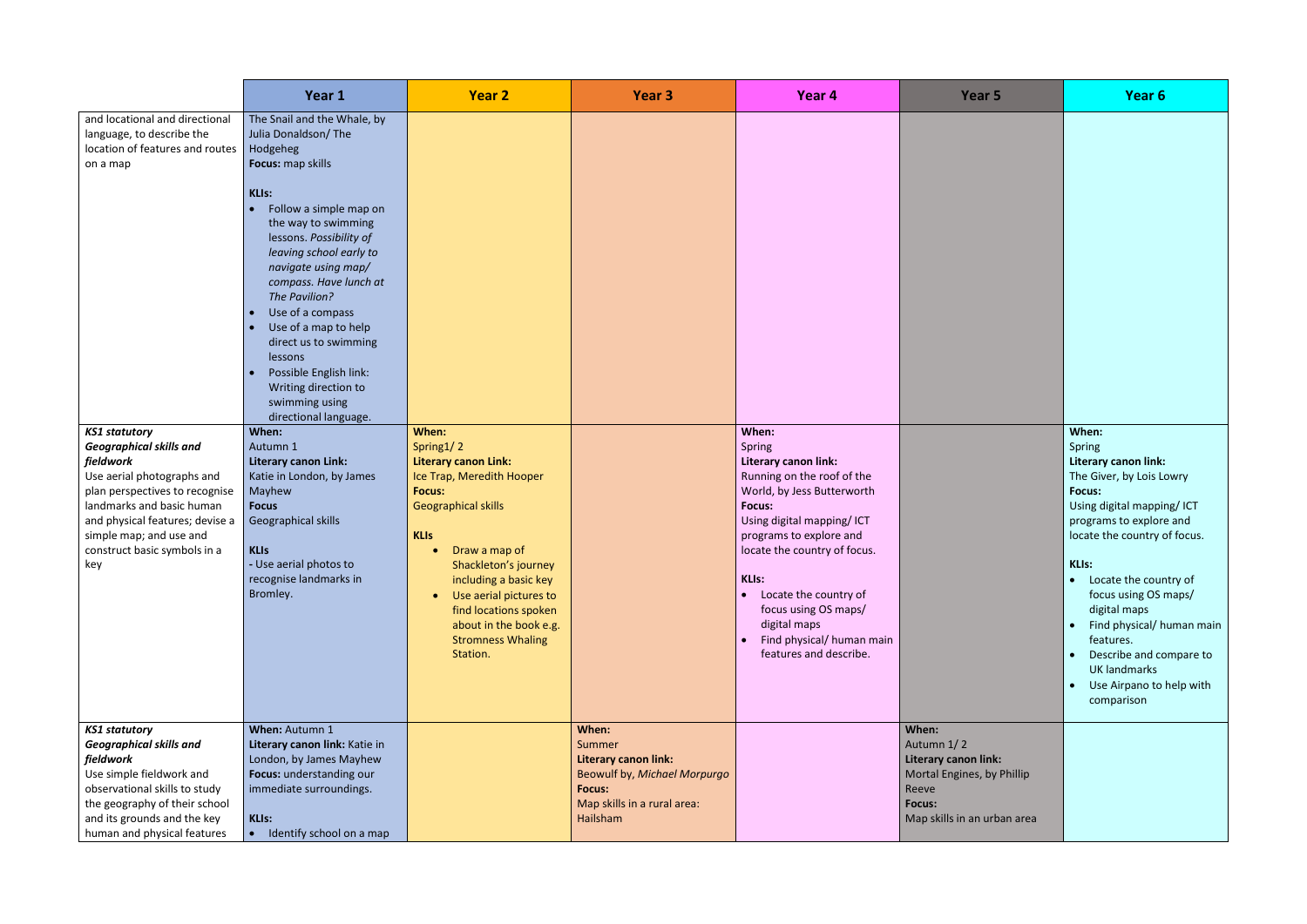|                                                                                                                                                                                                                                                                                                                               | Year 1                                                                                                                                                                                                                                                                                                                                                                                                                       | <b>Year 2</b> | <b>Year 3</b>                                                                                                                                                                                                                                                                                                                                                                                                                                              | Year 4 | Year 5                                                                                                                                                                                                                                                                                                                                                                                                                                                                                                                                                | Year <sub>6</sub>                                                                                                                                                                                                                                                                                                                                                                                                                                                                                                                                                                                                                          |
|-------------------------------------------------------------------------------------------------------------------------------------------------------------------------------------------------------------------------------------------------------------------------------------------------------------------------------|------------------------------------------------------------------------------------------------------------------------------------------------------------------------------------------------------------------------------------------------------------------------------------------------------------------------------------------------------------------------------------------------------------------------------|---------------|------------------------------------------------------------------------------------------------------------------------------------------------------------------------------------------------------------------------------------------------------------------------------------------------------------------------------------------------------------------------------------------------------------------------------------------------------------|--------|-------------------------------------------------------------------------------------------------------------------------------------------------------------------------------------------------------------------------------------------------------------------------------------------------------------------------------------------------------------------------------------------------------------------------------------------------------------------------------------------------------------------------------------------------------|--------------------------------------------------------------------------------------------------------------------------------------------------------------------------------------------------------------------------------------------------------------------------------------------------------------------------------------------------------------------------------------------------------------------------------------------------------------------------------------------------------------------------------------------------------------------------------------------------------------------------------------------|
| of its surrounding<br>environment.                                                                                                                                                                                                                                                                                            | Notice local POI e.g.<br>woodland, library, train<br>station, shopping centre.<br>Talk about the school and<br>its surroundings using<br>simple directional<br>language.                                                                                                                                                                                                                                                     |               | <b>KLIs:</b><br>Identify human/<br>physical features in<br><b>East Sussex</b><br>Use source pictures/<br>maps to locate<br>identified features<br>whilst in chosen<br>location<br>Take sketches of<br>identified locations<br>Compare sketches<br>with source pictures<br>to discuss differences<br>to physical features (<br>beach wall, groins<br>erected) and human<br>features (acid rain<br>damage, erosion,<br>leisure area closed<br>due to lack of |        | <b>KLIs:</b><br>Identify human/<br>physical features in<br>London<br>Use source pictures/<br>$\bullet$<br>maps, (6-digit grid<br>reference) to locate<br>identified features<br>whilst in chosen<br>location<br>Take sketches of<br>$\bullet$<br>identified locations<br>Compare sketches with<br>source pictures to discuss<br>differences to physical<br>features and the effect on<br>human/ physical<br>surroundings.                                                                                                                             |                                                                                                                                                                                                                                                                                                                                                                                                                                                                                                                                                                                                                                            |
|                                                                                                                                                                                                                                                                                                                               |                                                                                                                                                                                                                                                                                                                                                                                                                              |               | tourists).                                                                                                                                                                                                                                                                                                                                                                                                                                                 |        |                                                                                                                                                                                                                                                                                                                                                                                                                                                                                                                                                       |                                                                                                                                                                                                                                                                                                                                                                                                                                                                                                                                                                                                                                            |
| <b>KS2 statutory</b><br><b>Locational knowledge</b><br>Locate the world's countries,<br>using maps to focus on Europe<br>(including the location of<br>Russia) and North and South<br>America, concentrating on<br>their environmental regions,<br>key physical and human<br>characteristics, countries, and<br>major cities. | When:<br>Summer 1<br>Literary canon link:<br>Paddington Bear, by Michael<br><b>Bond</b><br><b>Focus:</b><br>Comparison of London/<br>Bromley with Peru/ San<br>Miguel<br><b>KLIs:</b><br>Locate both countries of<br>study and identify<br>continent.<br>Study of London human/<br>physical features -<br>Paddington on a journey<br>Study of Peru human/<br>physical features-<br>Paddington's<br>grandparents on a journey |               | <b>Key Stage 2</b>                                                                                                                                                                                                                                                                                                                                                                                                                                         |        | When:<br>Spring 1&2<br>Literary canon link:<br>Journey to the River Sea, by<br>Eva Ibbotson<br>Foci:<br>Declarative knowledge on<br>location of South America, the<br>Amazon in Brazil.<br><b>KLIs:</b><br>Locational knowledge on<br>South America including<br><b>Brazil and the countries</b><br>surrounding it<br>To identify South America/<br>Brazil on a range of maps/<br>atlas/globes<br>To identify the physical<br>and human features of<br>Brazil on a map.<br>Declarative knowledge on<br>human geography e.g.<br>flag, language spoken, | When:<br>Spring 1<br><b>Literary Canon link:</b><br>The Giver, by Lois Lowry<br>Foci:<br>Declarative locational<br>knowledge, Russia's Volga<br>River.<br><b>KLIs:</b><br>Identify Russia on a<br>$\bullet$<br>variation of map/ atlas/<br>globes showing different<br>information.<br>Explain with clarity the<br>location of Russia relating<br>to hemisphere/ climate<br>zone and location in<br>relation to the UK.<br>Understand the variation<br>$\bullet$<br>of biomes and vegetation<br>belts in Russia.<br>Declarative knowledge on<br>$\bullet$<br>human characteristics e.g.<br>flag, language spoken,<br>religion, population, |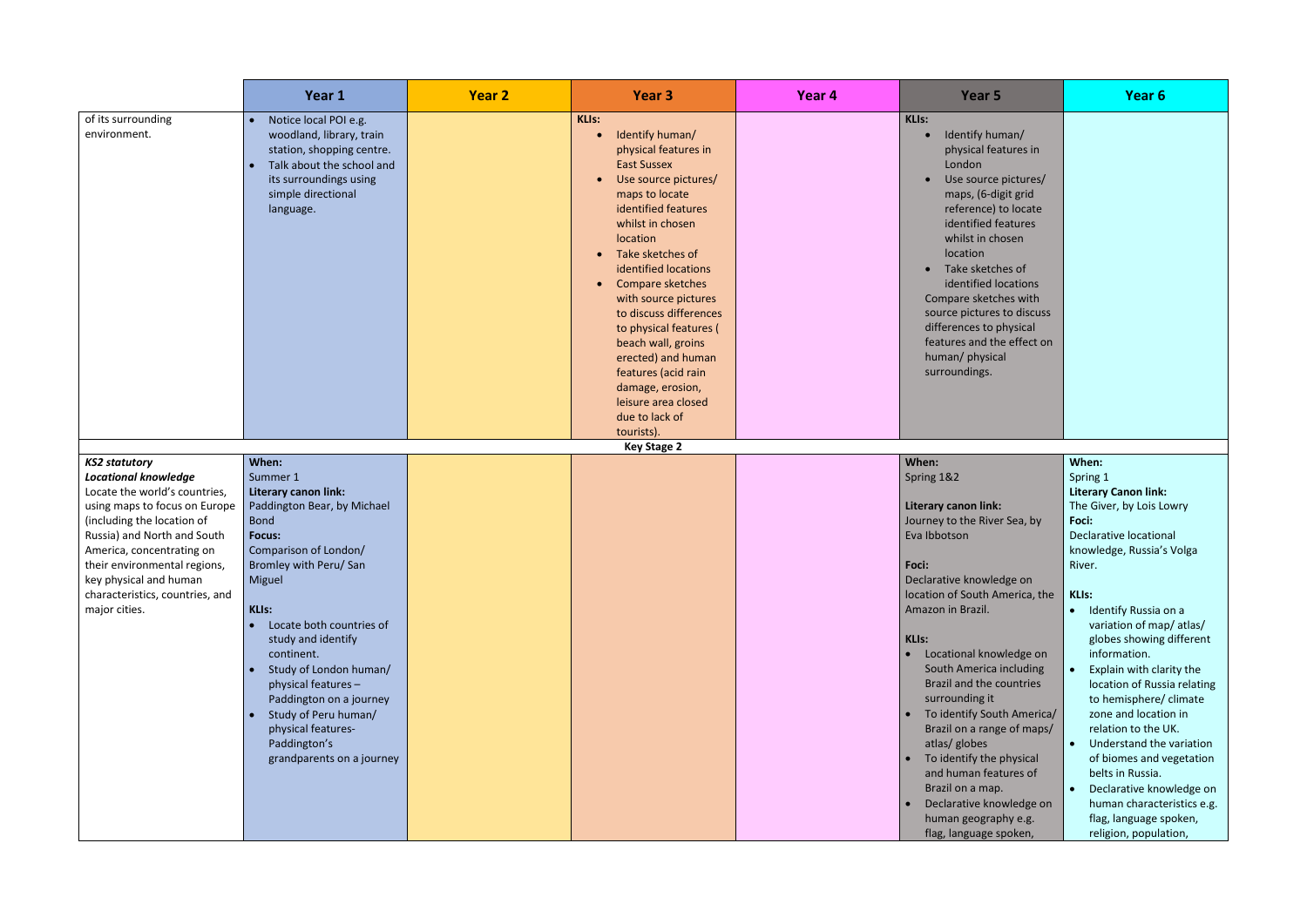|                                                                                                                                                                                                                                                                                                                                                                            | Year 1                                                                                                                                                                                                                                                                                                                                                                                                                                                        | <b>Year 2</b>                                                                                              | Year <sub>3</sub>                                                                                        | Year <sub>4</sub>                                                                                                 | Year 5                                                                                                                                                                                                                                                                                                                                                                                                                                                                                                                                                                                                                                                                                                                   | Year <sub>6</sub>                                                                                                                                                                                  |
|----------------------------------------------------------------------------------------------------------------------------------------------------------------------------------------------------------------------------------------------------------------------------------------------------------------------------------------------------------------------------|---------------------------------------------------------------------------------------------------------------------------------------------------------------------------------------------------------------------------------------------------------------------------------------------------------------------------------------------------------------------------------------------------------------------------------------------------------------|------------------------------------------------------------------------------------------------------------|----------------------------------------------------------------------------------------------------------|-------------------------------------------------------------------------------------------------------------------|--------------------------------------------------------------------------------------------------------------------------------------------------------------------------------------------------------------------------------------------------------------------------------------------------------------------------------------------------------------------------------------------------------------------------------------------------------------------------------------------------------------------------------------------------------------------------------------------------------------------------------------------------------------------------------------------------------------------------|----------------------------------------------------------------------------------------------------------------------------------------------------------------------------------------------------|
| <b>KS2 statutory</b>                                                                                                                                                                                                                                                                                                                                                       | When:                                                                                                                                                                                                                                                                                                                                                                                                                                                         |                                                                                                            |                                                                                                          |                                                                                                                   | religion, population,<br>immigration/ migration,<br>GDP.<br>Being able to identify at<br>least 4 physical features<br>on a map including dense<br>forest.<br>When:                                                                                                                                                                                                                                                                                                                                                                                                                                                                                                                                                       | immigration/ migration,<br>GDP<br>Declarative knowledge for<br>$\bullet$<br>physical characteristics by<br>identification of at least 5<br>physical features including<br>dense forest and rivers. |
| <b>Locational Knowledge</b><br>Name and locate counties and<br>cities of the United Kingdom,<br>geographical regions and their<br>identifying human and<br>physical characteristics, key<br>topographical features<br>(including hills, mountains,<br>coasts and rivers), and land-<br>use patterns; and understand<br>how some of these aspects<br>have changed over time | Autumn 1<br>Literary canon link:<br>Katie in London, by James<br>Mayhew<br><b>Focus:</b><br>Four nations of the United<br>Kingdom<br>Characteristics which make up<br>the four nations<br><b>KLIs:</b><br>Know and locate the four<br>nations on a map<br>Know and locate the four<br>seas surrounding the UK<br>Know the difference<br>between the UK, British<br><b>Isles and Great Britain</b><br>Recognise the flag and<br>emblems of the four<br>nations |                                                                                                            |                                                                                                          |                                                                                                                   | Autumn 1/2<br>Literary canon link:<br>Mortal Engines, by Philip<br>Reeve<br><b>Focus:</b><br>Comparison between London<br>and East Sussex.<br>KLIs:<br>Declarative knowledge<br>used to clearly explain the<br>location of Bromley/ East<br>Sussex<br>Locate four human<br>features of London and<br>consider how their use has<br>changed over time e.g.<br>undergrounds in WW1/2<br>Locate four human<br>features of East Sussex<br>and consider how their<br>use has changed over time<br>e.g. town halls<br>Locate four physical<br>features of London and<br>consider their uses<br>including Thames River.<br>Locate four physical<br>features of East Sussex<br>and consider their uses<br>including Thames Ouse. |                                                                                                                                                                                                    |
| <b>KS2 statutory</b><br><b>Locational Knowledge</b><br>Identify the position and<br>significance of latitude,<br>longitude, Equator, Northern<br>Hemisphere, Southern                                                                                                                                                                                                      |                                                                                                                                                                                                                                                                                                                                                                                                                                                               | When:<br>Spring 1/2<br><b>Literary canon link:</b><br>The Ice Trap, by Meredith<br>Hooper<br><b>Focus:</b> | When:<br>Spring 1/2<br>Literary canon link:<br>Asha and the Spirit Bird, by<br>Jasbinder Bilan<br>Focus: | When:<br>Spring 1/2, Summer 2<br>Literary canon link:<br>Running on the Roof of the<br>World, by Jess Butterworth | When:<br>Spring/ Summer (secondary<br>text)<br>Literary canon link:<br>Journey to the River Sea, by<br>Eva Ibbotson                                                                                                                                                                                                                                                                                                                                                                                                                                                                                                                                                                                                      | When:<br>Spring1<br>Literary canon link:<br>The Giver, by Lois Lowry<br>Focus:                                                                                                                     |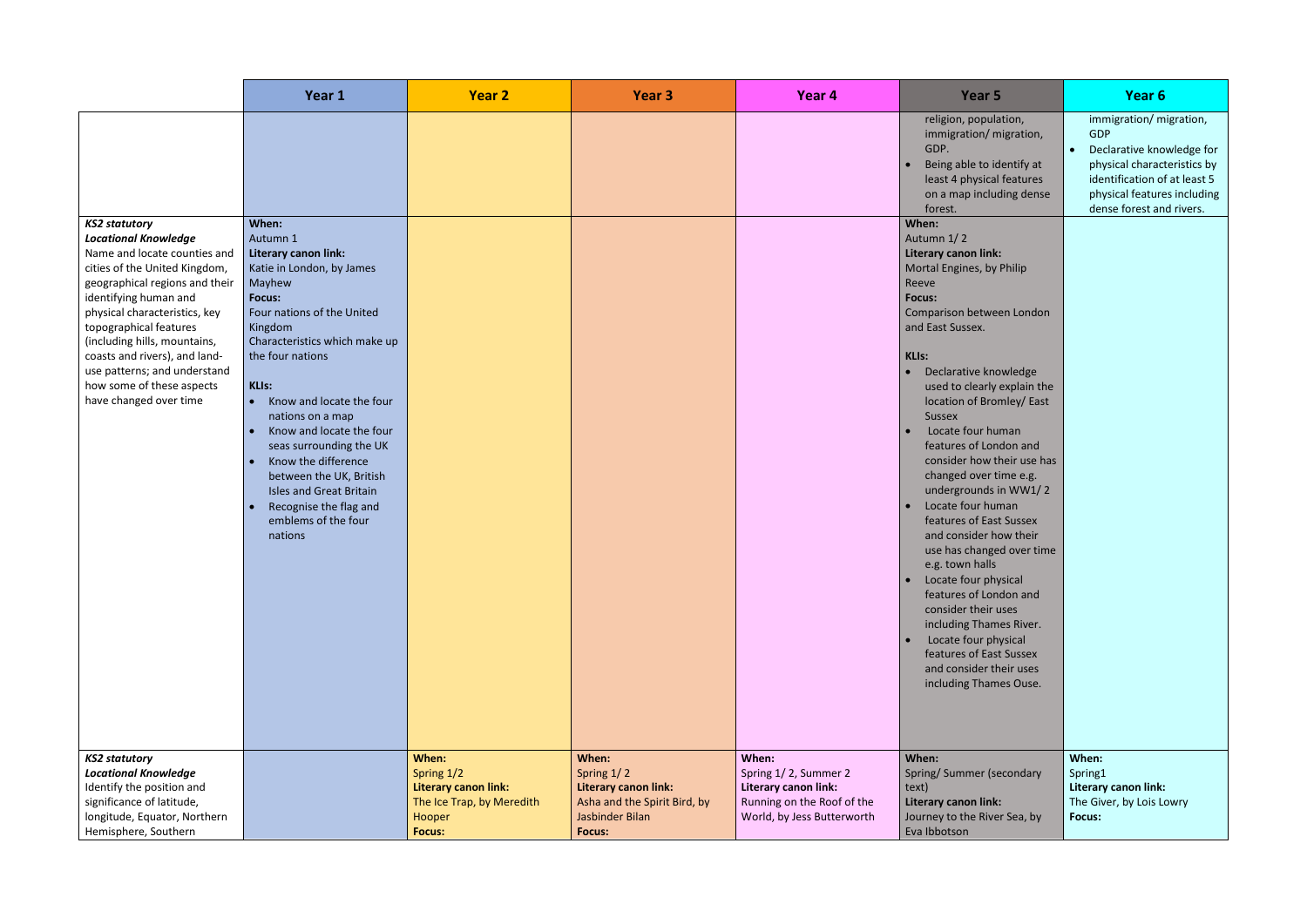|                                                                                                                                                                                                                                                                                      | Year 1                                                                                                                                                                                                                                                                                                                                                                                                            | <b>Year 2</b>                                                                                                                                                                                                                                                                                                                                | Year <sub>3</sub>                                                                                                                                                                                                                                                                                                                                                                                                                                                                       | Year 4                                                                                                                                                                                                                                                                                                                                                                     | Year 5                                                                                                                                                                                                                                                                                                                                                                                                                                                                                                                                             | Year <sub>6</sub>                                                                                                                                                                                                                                                                                                                                                                                                                                                                                                                    |
|--------------------------------------------------------------------------------------------------------------------------------------------------------------------------------------------------------------------------------------------------------------------------------------|-------------------------------------------------------------------------------------------------------------------------------------------------------------------------------------------------------------------------------------------------------------------------------------------------------------------------------------------------------------------------------------------------------------------|----------------------------------------------------------------------------------------------------------------------------------------------------------------------------------------------------------------------------------------------------------------------------------------------------------------------------------------------|-----------------------------------------------------------------------------------------------------------------------------------------------------------------------------------------------------------------------------------------------------------------------------------------------------------------------------------------------------------------------------------------------------------------------------------------------------------------------------------------|----------------------------------------------------------------------------------------------------------------------------------------------------------------------------------------------------------------------------------------------------------------------------------------------------------------------------------------------------------------------------|----------------------------------------------------------------------------------------------------------------------------------------------------------------------------------------------------------------------------------------------------------------------------------------------------------------------------------------------------------------------------------------------------------------------------------------------------------------------------------------------------------------------------------------------------|--------------------------------------------------------------------------------------------------------------------------------------------------------------------------------------------------------------------------------------------------------------------------------------------------------------------------------------------------------------------------------------------------------------------------------------------------------------------------------------------------------------------------------------|
| Hemisphere, the Tropics of<br>Cancer and Capricorn, Arctic<br>and Antarctic Circle, the<br>Prime/Greenwich Meridian<br>and time zones (including day<br>and night)                                                                                                                   |                                                                                                                                                                                                                                                                                                                                                                                                                   | <b>Exploration of Ernest</b><br><b>Shackleton of the Antarctic</b><br><b>KLIs:</b><br>Identify the climate zone<br>$\bullet$<br>in Antarctica.<br>Weather in the Tundra<br>$\bullet$<br><b>Physical feature- Flora</b><br>$\bullet$<br>and fauna in the<br>continent<br>Big question- Why does<br>$\bullet$<br>nobody live in<br>Antarctica? | Position and significance of<br>focus country<br><b>KLIs:</b><br><b>Recap on locational</b><br>knowledge of<br>Antarctic<br><b>Understand and</b><br>explain why the arctic<br>may have similar time<br>zone/ climate to<br>Antarctica.<br>Identify the<br>hemisphere of focus<br>country.<br>Describe location to<br>equator and the effect<br>on country's climate<br>zone<br>Identify and talk about<br>distance from<br><b>Greenwich Meridian</b><br>and the effect on time<br>zone | Journey to Jo'burg, by<br><b>Beverley Naidoo</b><br><b>Focus:</b><br>Position and significance of<br>focus country<br>KLIs:<br>Identify the<br>hemisphere of focus<br>country<br>Describe location to<br>equator and the effect<br>on country's climate<br>zone<br>Identify and talk about<br>distance from<br><b>Greenwich Meridian</b><br>and the effect on time<br>zone | Running wild, by Michael<br>Morpurgo<br><b>Focus:</b><br>Position and significance of<br>focus country<br><b>KLIs:</b><br>• Identify the hemisphere of<br>focus country<br>Describe location to<br>equator and the effect on<br>country's climate zone<br>Identify and talk about<br>distance from Greenwich<br>Meridian and the effect on<br>time zone                                                                                                                                                                                            | Hemisphere location and<br>significance.<br><b>KLIs:</b><br>To identify Russia's<br>$\bullet$<br>location in the N<br>Hemisphere<br>Describe the location to<br>$\bullet$<br>the equator and effect this<br>has on its climate/<br>seasons.<br><b>Comparison of Russia's</b><br>location with the UK and<br>how this effects our time<br>zones/ seasons                                                                                                                                                                              |
| <b>KS2 statutory</b><br>Place knowledge<br>Understand geographical<br>similarities and differences<br>through the study of human<br>and physical geography of a<br>region of the United Kingdom,<br>a region in a European<br>country, and a region within<br>North or South America | When:<br>Summer 1<br><b>Literary canon link:</b><br>Paddington Bear, by Michael<br><b>Bond</b><br>Focus:<br>Comparison of London/<br><b>Bromley with Peru</b><br><b>KLIs:</b><br>Locate both countries of<br>study and identify<br>continent.<br>Study of London human/<br>physical features -<br>Paddington on a journey<br>Study of Peru human/ physical<br>features- Paddington's<br>grandparents on a journey |                                                                                                                                                                                                                                                                                                                                              |                                                                                                                                                                                                                                                                                                                                                                                                                                                                                         |                                                                                                                                                                                                                                                                                                                                                                            | When:<br>Spring/ Autumn<br><b>Literary canon link:</b><br>Journey to the River Sea, by<br>Eva Ibbotson<br>Mortal Engines by, Phillip<br>Reeve<br><b>Focus:</b><br><b>Human and Physical</b><br>geography of Brazil/ UK<br>KLIs:<br><b>Explain the human</b><br>geography of Brazil e.g.<br>flag, language spoken,<br>religion, population,<br>immigration/ migration,<br>GDP.<br>Explain the physical<br>geography of Brazil e.g.<br>Amazon<br>To compare the<br>similarities and differences<br>between the physical/<br>human features of Brazil | When:<br>Spring 1<br><b>Literary canon link:</b><br>The Giver by, Lois Lowry<br>Focus:<br>Similarities and differences in<br>human/ physical geography<br>between Uk and Russia<br><b>KLIs</b><br>Identify and explain<br>$\bullet$<br>human geography of<br>Russia including, flag,<br>language spoken, religion,<br>population, immigration/<br>migration, GDP.<br>Explain the similarities and<br>differences for human/<br>physical geography and<br>factors which may affect<br>these e.g. difference in<br>GDP of each country |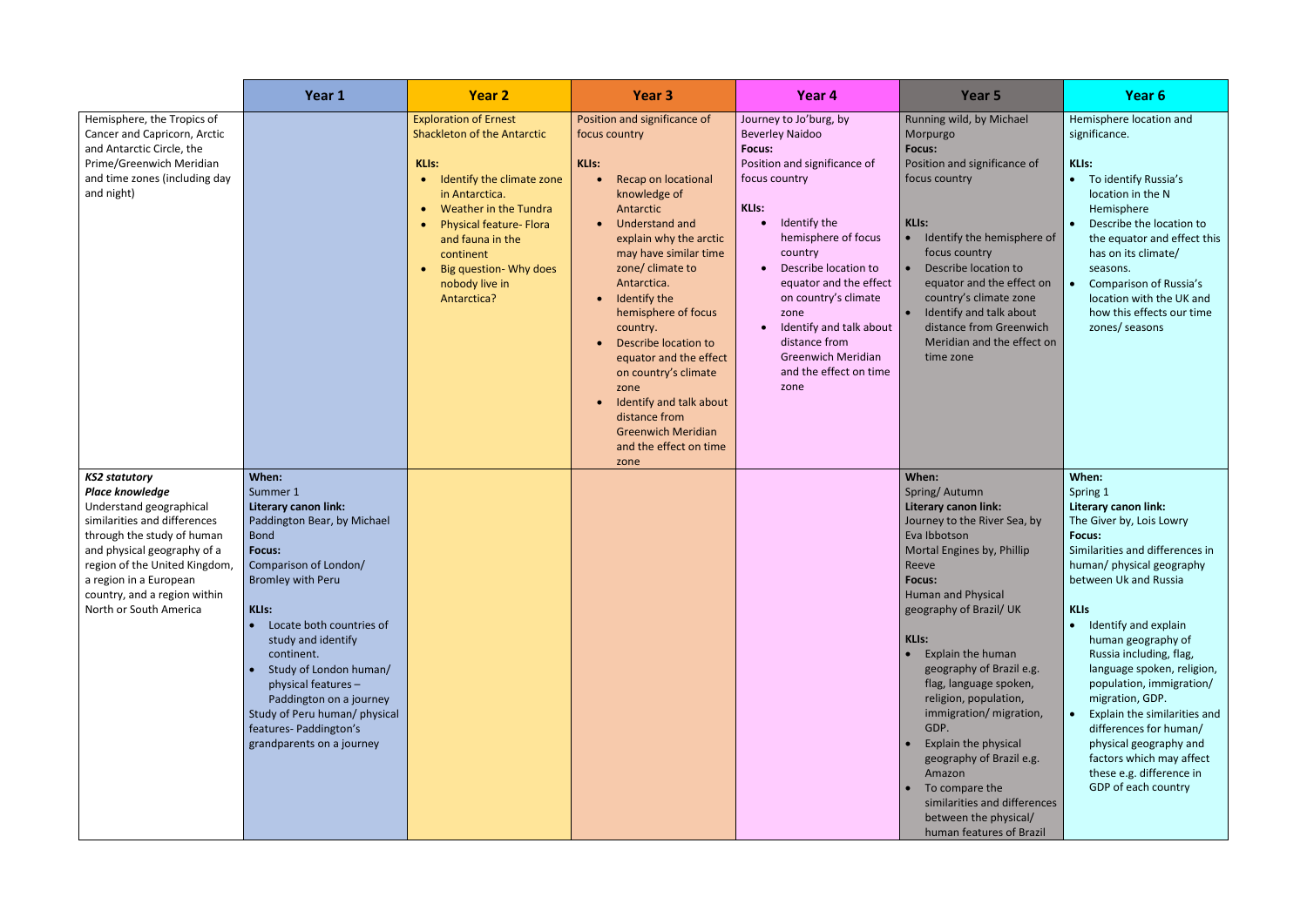|                                                                                                                                                                                                                                                                                 | Year 1 | <b>Year 2</b> | Year <sub>3</sub>                                                                                                                                                                                                                                                                                                                                                                                                                                                             | Year 4                                                                                                                                                                                                                                                                                                                                                                                                                                                                                                                                                                                          | Year <sub>5</sub>                                                                                                                                                                                                                                                                                                                                                                                                                                                                                                             | Year 6                                                                                                                                                                                                                                                                                                                                                                                                                                                                                                                                                  |
|---------------------------------------------------------------------------------------------------------------------------------------------------------------------------------------------------------------------------------------------------------------------------------|--------|---------------|-------------------------------------------------------------------------------------------------------------------------------------------------------------------------------------------------------------------------------------------------------------------------------------------------------------------------------------------------------------------------------------------------------------------------------------------------------------------------------|-------------------------------------------------------------------------------------------------------------------------------------------------------------------------------------------------------------------------------------------------------------------------------------------------------------------------------------------------------------------------------------------------------------------------------------------------------------------------------------------------------------------------------------------------------------------------------------------------|-------------------------------------------------------------------------------------------------------------------------------------------------------------------------------------------------------------------------------------------------------------------------------------------------------------------------------------------------------------------------------------------------------------------------------------------------------------------------------------------------------------------------------|---------------------------------------------------------------------------------------------------------------------------------------------------------------------------------------------------------------------------------------------------------------------------------------------------------------------------------------------------------------------------------------------------------------------------------------------------------------------------------------------------------------------------------------------------------|
| <b>KS2 statutory</b><br><b>Human and physical</b><br>geography<br>Describe and understand key<br>aspects of: physical<br>geography, including: climate<br>zones, biomes and vegetation<br>belts, rivers, mountains,<br>volcanoes and earthquakes,<br>and the water cycle        |        |               | When:<br><b>Spring 1</b><br>Literary canon link:<br>Asha and the Spirit Bird, by<br>Jasbinder Bilan<br><b>Focus:</b><br>Physical geography- Fold<br>Mountains/ Shield volcano<br><b>KLIs:</b><br>To understand the<br>$\bullet$<br>features of a mountain<br>To draw a diagram with<br>$\bullet$<br>the main features of a<br>mountain<br>To identify and explain<br>$\bullet$<br>how a fold mountain<br>occurs (earthquake) and<br>relate this knowledge to<br>the Himalayas | When:<br>Spring 1<br>Literary canon link:<br>Running on the Roof of the<br>World, by Jess Butterworth<br><b>Focus:</b><br>Physical geography-<br>Earthquakes<br><b>KLIs:</b><br>To understand what tectonic<br>plates are<br>To identify why earthquakes<br>happen and draw a diagram<br>with main features including,<br>focus, epicentre and fault<br>line<br>To explain the main effects<br>to the physical environment<br>of earthquakes using photos<br>and the Richter scale<br>To explain the human effects<br>of an earthquake using<br>source photos/ videos and<br>the Mercalli scale | with the UK (in the<br>summer term)<br>When:<br>Summer<br>Literary canon link:<br>Running Wild, by Michael<br>Morpurgo<br><b>Focus:</b><br>Climate zones, Features and<br>effects of a stratovolcano/<br>composite volcano<br><b>KLIs:</b><br>Recap tectonic plates<br>Draw a diagram of<br>composite volcano<br>with labelled main<br>features<br>Understand when/<br>how a composite<br>volcano forms<br>Explain how the<br>$\bullet$<br>physical landscape is<br>changed by a volcano<br>by using photos and<br>close read | When:<br>Spring1<br><b>Literary canon link:</b><br>The Giver, by Lois Lowry<br><b>Focus:</b><br>The course of a river from<br>source to mouth<br>KLIs:<br>To explain in basic terms<br>how that the water cycle is<br>the journey water takes,<br>from land to the sky and<br>back again<br>To explain and describe<br>the key features of a river<br>(upper, middle and lower<br>courses)<br>To draw a diagram of a<br>river with main features<br>labelled<br>To understand the process<br>of erosion and deposition;<br>as well as its effect on the |
|                                                                                                                                                                                                                                                                                 |        |               |                                                                                                                                                                                                                                                                                                                                                                                                                                                                               |                                                                                                                                                                                                                                                                                                                                                                                                                                                                                                                                                                                                 | Case study- Krakatoa<br>and the human/<br>physical effects of the<br>volcano. (Refer to the<br>volcano making the<br>loudest noise in the<br>world                                                                                                                                                                                                                                                                                                                                                                            | three courses<br>Consider the impact of<br>erosion and deposition on<br>the landscape surrounding<br>the Volga River                                                                                                                                                                                                                                                                                                                                                                                                                                    |
| <b>KS2 statutory</b><br><b>Human and physical</b><br>geography<br>Human geography, including:<br>types of settlement and land<br>use, economic activity<br>including trade links, and the<br>distribution of natural<br>resources including energy,<br>food, minerals and water |        |               |                                                                                                                                                                                                                                                                                                                                                                                                                                                                               |                                                                                                                                                                                                                                                                                                                                                                                                                                                                                                                                                                                                 | When:<br>1. Spring-distribution of<br>natural resources<br>2. Autumn- settlements<br>Literary canon link:<br>1. Journey to the River Sea, by<br>Eva Ibbotson<br>2. Mortal Engines                                                                                                                                                                                                                                                                                                                                             | When:<br>Spring1<br>Literary canon link:<br>The Giver, by Lois Lowry<br><b>Focus:</b><br>Economic activity including<br>trade links on the Volga river<br>KLIs:                                                                                                                                                                                                                                                                                                                                                                                         |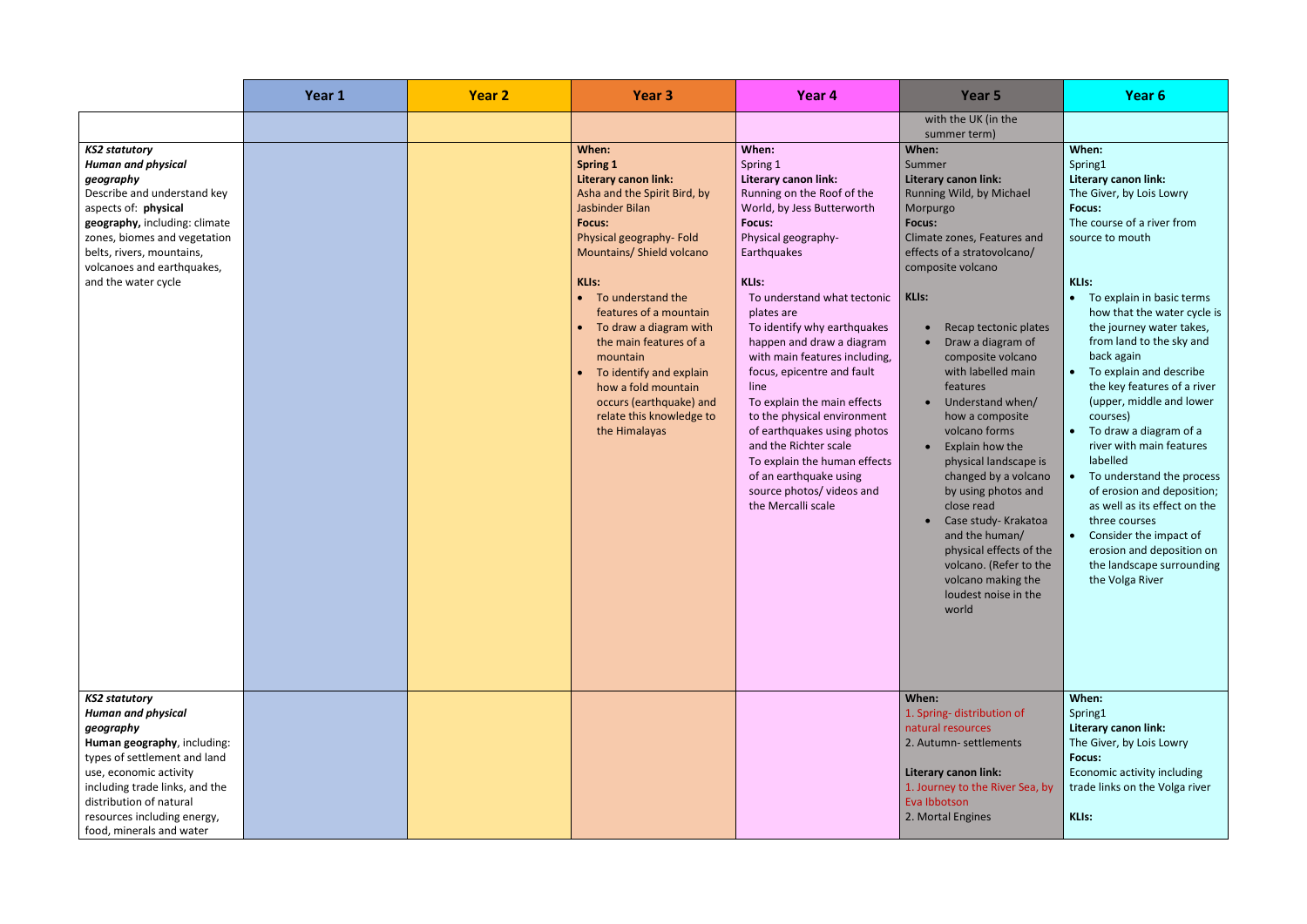| Year 1 | Year 2 | Year 3 | Year 4 | Year 5                                                                                                                                                                                                                                                                                                                                                                                                                                                                                                                                                     | Year 6                                                                                                                                                                                                             |
|--------|--------|--------|--------|------------------------------------------------------------------------------------------------------------------------------------------------------------------------------------------------------------------------------------------------------------------------------------------------------------------------------------------------------------------------------------------------------------------------------------------------------------------------------------------------------------------------------------------------------------|--------------------------------------------------------------------------------------------------------------------------------------------------------------------------------------------------------------------|
|        |        |        |        | <b>Focus:</b><br>1. Impacts of using natural<br>resources including energy,<br>food, mineral and water<br>2. Types of settlement<br>KLIs: 1. (distribution of<br>natural resources)<br>• Research the natural<br>resources provided by<br>the Amazon Rainforest<br>and how they are<br>used.<br>Describe how<br>$\bullet$<br>resources e.g. medical<br>ingredients/food/<br>wood are distributed<br>around the world.<br>• Consider the<br>advantages and<br>disadvantages of<br>distribution of the<br>Amazon resources<br>KLIs: 2. (types of settlement) | Research how the<br>Volga River has been<br>used for trade in the<br>past? How it is used<br>today?<br>What products does<br>Russia trade? Where<br>do they go?<br>How does Russia's<br>trade effect their<br>GDP? |
|        |        |        |        | • Understand the<br>definition of a<br>settlement and locate<br>types within area of<br>foci: London/East<br>Sussex<br>• Draw features of an<br>urban/ rural<br>settlement and label<br>Consider factors that<br>$\bullet$<br>make a settlement<br>suitable e.g. water,<br>food source, electric,<br>healthcare<br>• Compare land use in<br>different settlements<br>• Create a leaflet to<br>explain the similarities<br>and differences of<br>different settlements<br>and how this is an<br>advantage /<br>disadvantage to                              |                                                                                                                                                                                                                    |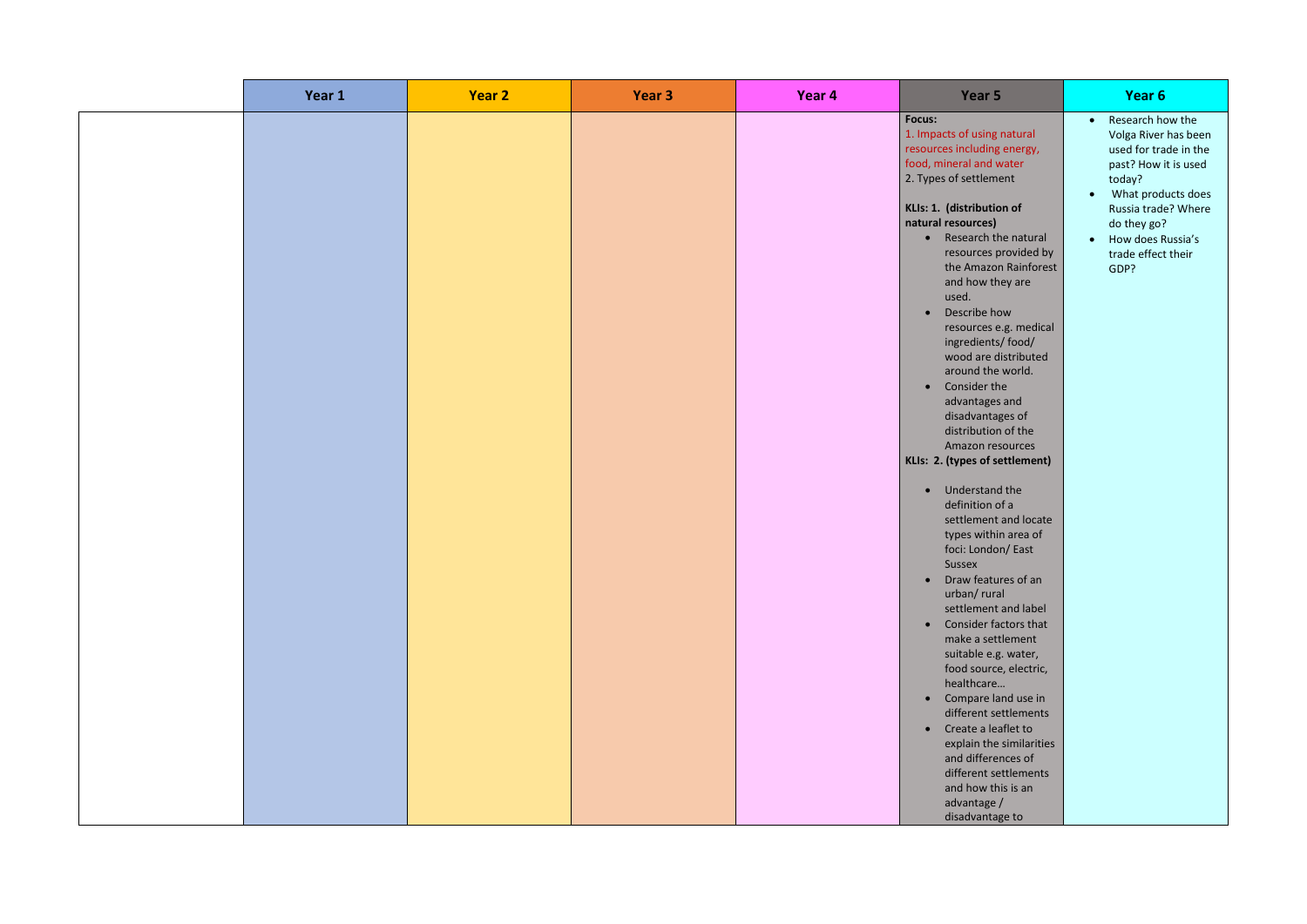|                                                                                                                                                                                                                                                                                                    | Year 1                                                                                                                                                                                                                    | <b>Year 2</b> | Year <sub>3</sub>                                                                                                                                                                                                                                                                                                                                                                                                                             | Year <sub>4</sub>                                                                                                                                                                                                                                                                                                                                          | Year <sub>5</sub>                                                                                                                                                                                                                                                                                                                   | Year 6                                                                                                                                                                                                                                                                                                                                                                                                                         |
|----------------------------------------------------------------------------------------------------------------------------------------------------------------------------------------------------------------------------------------------------------------------------------------------------|---------------------------------------------------------------------------------------------------------------------------------------------------------------------------------------------------------------------------|---------------|-----------------------------------------------------------------------------------------------------------------------------------------------------------------------------------------------------------------------------------------------------------------------------------------------------------------------------------------------------------------------------------------------------------------------------------------------|------------------------------------------------------------------------------------------------------------------------------------------------------------------------------------------------------------------------------------------------------------------------------------------------------------------------------------------------------------|-------------------------------------------------------------------------------------------------------------------------------------------------------------------------------------------------------------------------------------------------------------------------------------------------------------------------------------|--------------------------------------------------------------------------------------------------------------------------------------------------------------------------------------------------------------------------------------------------------------------------------------------------------------------------------------------------------------------------------------------------------------------------------|
|                                                                                                                                                                                                                                                                                                    |                                                                                                                                                                                                                           |               |                                                                                                                                                                                                                                                                                                                                                                                                                                               |                                                                                                                                                                                                                                                                                                                                                            | communities living<br>there                                                                                                                                                                                                                                                                                                         |                                                                                                                                                                                                                                                                                                                                                                                                                                |
| <b>KS2 statutory</b><br><b>Geographical skills and</b><br>fieldwork<br>Use maps, atlases, globes and<br>digital/computer mapping to<br>locate countries and describe<br>features studied                                                                                                           | When: Spring 1/2<br>Literary canon link: The Snail<br>and the Whale, by Julia<br>Donaldson<br>Focus: World Continent/<br>Ocean names<br>KLIs:<br>Locate and name the<br>continents on a range of<br>maps/ atlas'/ globes. |               |                                                                                                                                                                                                                                                                                                                                                                                                                                               | When:<br>Spring<br>Literary canon link:<br>Running on the roof of the<br>World, by Jess Butterworth<br><b>Focus:</b><br>Using digital mapping/ICT<br>programs to explore and<br>locate the country of focus.<br>KLIs:<br>Locate the country of<br>$\bullet$<br>focus using OS maps/<br>digital maps<br>Find physical/ human main<br>features and describe. |                                                                                                                                                                                                                                                                                                                                     | When:<br>Spring<br>Literary canon link:<br>The Giver, by Lois Lowry<br><b>Focus:</b><br>Using digital mapping/ ICT<br>programs to explore and<br>locate the country of focus.<br><b>KLIs:</b><br>Locate the country of<br>$\bullet$<br>focus using OS maps/<br>digital maps<br>Find physical/ human main<br>features.<br>Describe and compare to<br><b>UK landmarks</b><br>Use Airpano to help with<br>$\bullet$<br>comparison |
| <b>KS2 statutory</b><br><b>Geographical skills and</b><br>fieldwork<br>Use the eight points of a<br>compass, four and six-figure<br>grid references, symbols and<br>key (including the use of<br>Ordnance Survey maps) to<br>build their knowledge of the<br>United Kingdom and the wider<br>world |                                                                                                                                                                                                                           |               | When:<br>Summer<br>Literary canon link:<br><b>Beowulf by, Michael Morpurgo</b><br><b>Focus:</b><br>Map skills in a rural area:<br>Hailsham<br>KLIs:<br>To use an OS map to<br>$\bullet$<br>navigate to POI e.g. a pier<br>using map skills.<br>Start to use 4-digit grid<br>references to talk about<br>locations<br>Complete an orienteering<br>activity using compasses<br>and maps to find set<br>locations (treasure hunt in<br>Hailsham) |                                                                                                                                                                                                                                                                                                                                                            | When:<br>Autumn<br>Literary canon link:<br>Mortal Engine, by Phillip<br>Reeve<br><b>Focus:</b><br>Map skills in an urban area<br>KLIs:<br>To use an OS map to<br>navigate a list of given<br>locations in London with a<br>6-digit grid reference.<br>Navigate through London<br>to find given locations<br>using a map and compass |                                                                                                                                                                                                                                                                                                                                                                                                                                |
| <b>KS2 statutory</b><br><b>Geographical skills and</b><br>fieldwork<br>Use fieldwork to observe,<br>measure, record and present<br>the human and physical                                                                                                                                          |                                                                                                                                                                                                                           |               | When:<br>Summer<br>Literary canon link:<br>Beowulf by, Michael Morpurgo<br><b>Focus:</b>                                                                                                                                                                                                                                                                                                                                                      |                                                                                                                                                                                                                                                                                                                                                            | When:<br>Autumn<br>Literary canon link:<br>Mortal Engines, by Phillip<br>Reeve<br><b>Focus:</b>                                                                                                                                                                                                                                     |                                                                                                                                                                                                                                                                                                                                                                                                                                |